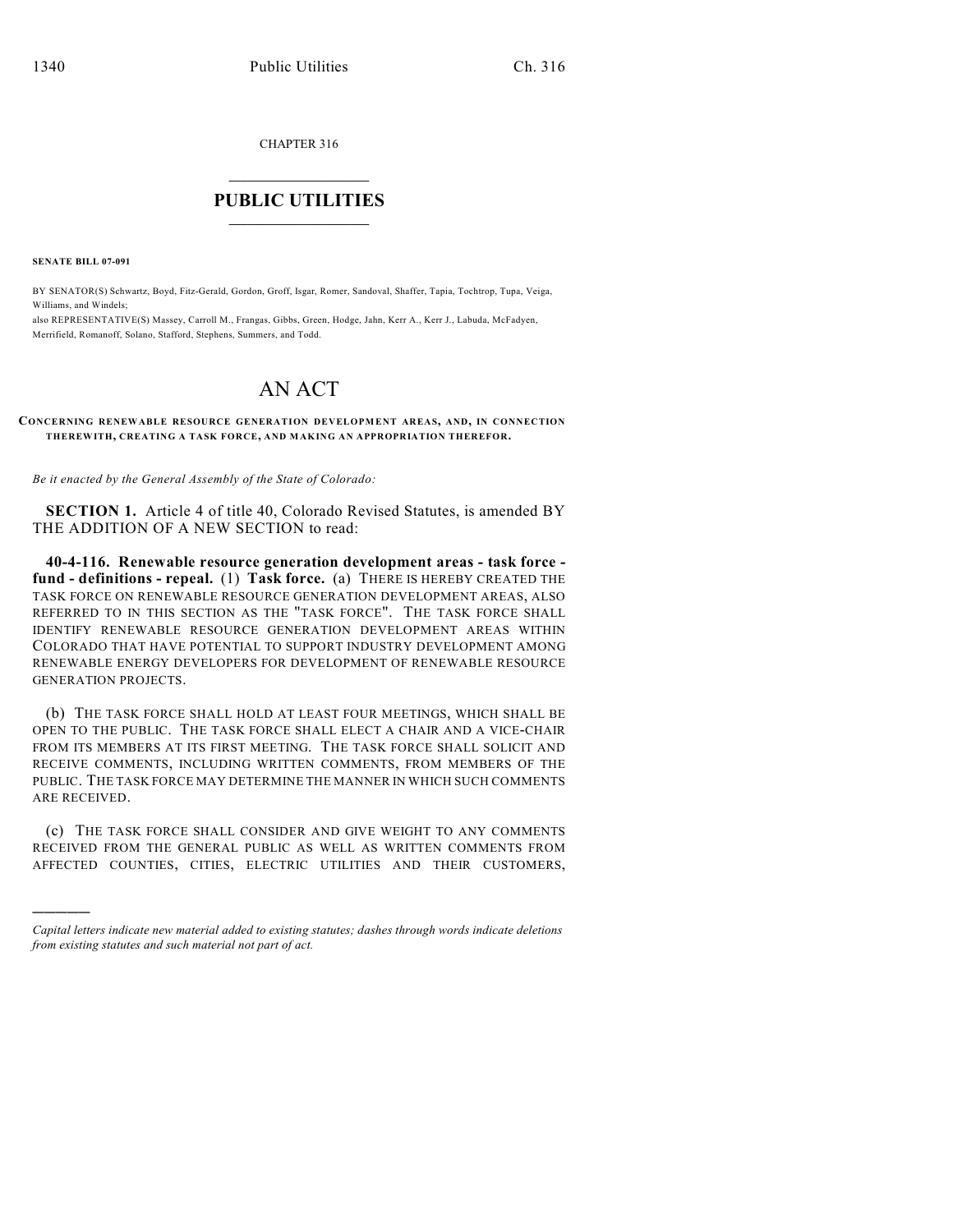ENVIRONMENTAL GROUPS, AND OTHER INTERESTED STAKEHOLDERS.

(2) **Membership.** (a) THE TASK FORCE SHALL CONSIST OF SIXTEEN MEMBERS AS FOLLOWS:

(I) THE DIRECTOR OF THE GOVERNOR'S ENERGY OFFICE OR ANY SUCCESSOR OFFICE CREATED WITHIN THE OFFICE OF THE GOVERNOR, OR HIS OR HER DESIGNEE, WHO SHALL CONVENE THE TASK FORCE AND WHO IS AUTHORIZED TO CONTRACT WITH A MEDIATOR OR OTHER THIRD PARTY TO FACILITATE ACCOMPLISHMENT OF THE TASK FORCE'S DUTIES;

(II) SEVEN MEMBERS APPOINTED BY THE GOVERNOR AS FOLLOWS:

(A) ONE MEMBER REPRESENTING COOPERATIVE ELECTRIC ASSOCIATIONS THAT DISTRIBUTE ELECTRICITY;

(B) ONE MEMBER REPRESENTING INVESTOR-OWNED ELECTRIC UTILITIES;

(C) ONE MEMBER REPRESENTING SOLAR-GENERATION INTERESTS;

(D) ONE MEMBER REPRESENTING WIND-ELECTRIC GENERATION INTERESTS;

(E) ONE MEMBER REPRESENTING RENEWABLE ENERGY TECHNOLOGIES OTHER THAN WIND AND SOLAR;

(F) ONE MEMBER REPRESENTING COLORADO'S AGRICULTURAL INTERESTS; AND

(G) ONE MEMBER REPRESENTING MUNICIPAL UTILITIES;

(III) TWO MEMBERS APPOINTED BY THE SPEAKER OF THE COLORADO HOUSE OF REPRESENTATIVES, ONE OF WHOM SHALL NOT BE AFFILIATED WITH ANY OF THE GROUPS REPRESENTED BY OTHER MEMBERS OF THE TASK FORCE;

(IV) TWO MEMBERS APPOINTED BY THE PRESIDENT OF THE COLORADO SENATE, ONE OF WHOM SHALL NOT BE AFFILIATED WITH ANY OF THE GROUPS REPRESENTED BY OTHER MEMBERS OF THE TASK FORCE;

(V) THE EXECUTIVE DIRECTOR OF THE COLORADO MUNICIPAL LEAGUE OR ITS SUCCESSOR ORGANIZATION, OR THE EXECUTIVE DIRECTOR'S DESIGNEE;

(VI) THE EXECUTIVE DIRECTOR OF COLORADO COUNTIES, INCORPORATED, OR ITS SUCCESSOR ORGANIZATION, OR THE EXECUTIVE DIRECTOR'S DESIGNEE;

(VII) THE DIRECTOR OF THE NATIONAL RENEWABLE ENERGY LABORATORY OR THE DIRECTOR'S DESIGNEE; AND

(VIII) ONE MEMBER APPOINTED BY MUTUAL AGREEMENT AND CONSENT OF THE GOVERNOR, THE SPEAKER OF THE HOUSE OF REPRESENTATIVES, AND THE PRESIDENT OF THE SENATE.

(b) MEMBERS OF THE TASK FORCE SHALL BE APPOINTED WITHIN THIRTY DAYS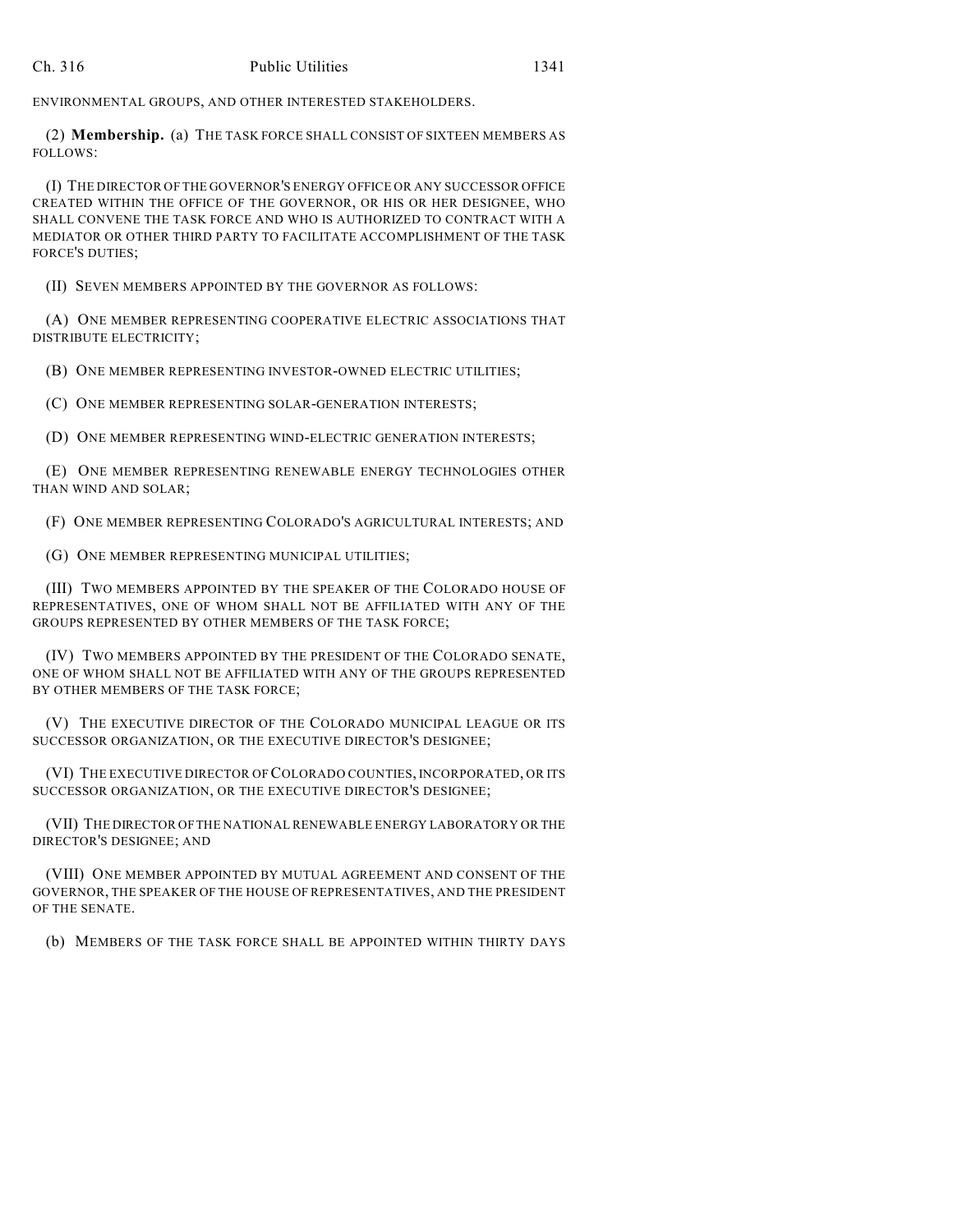AFTER THE EFFECTIVE DATE OF THIS SECTION.

(c) VACANCIES SHALL BE FILLED BY APPOINTMENT BY THE OFFICIAL WHO APPOINTED THE MEMBER WHOSE ABSENCE RESULTED IN THE VACANCY.

(3) **Scope of inquiry.** (a) AT A MINIMUM, THE TASK FORCE SHALL DEVELOP A MAP OF EXISTING GENERATION AND TRANSMISSION LINES AND POTENTIAL RENEWABLE RESOURCE GENERATION DEVELOPMENT AREAS WITHIN COLORADO THAT HAVE POTENTIAL TO SUPPORT COMPETITION AMONG RENEWABLE ENERGY DEVELOPERS FOR DEVELOPMENT OF RENEWABLE RESOURCE GENERATION PROJECTS.

(b) THE TASK FORCE SHALL CONSIDER, BUT NOT BE LIMITED TO:

(I) THE POTENTIAL USE OF ENTERPRISE ZONES IN THE DEVELOPMENT OF RENEWABLE RESOURCE GENERATION DEVELOPMENT AREAS;

(II) THE TRANSMISSION NEEDS OF THE RENEWABLE RESOURCE GENERATION DEVELOPMENT AREAS TO LOCATIONS IN WHICH CUSTOMERS CAN USE THE RENEWABLE RESOURCES; AND

(III) THE POTENTIAL DEVELOPMENT OF VARIOUS RENEWABLE RESOURCES, INCLUDING, BUT NOT LIMITED TO, WIND, SOLAR, HYDROPOWER, BIOMASS, BIOFUEL, ETHANOL, AND GEOTHERMAL RESOURCES.

(4) **Report.** THE TASK FORCE SHALL ADOPT AND DELIVER THE MAP DEVELOPED UNDER SUBSECTION (3) OF THIS SECTION TO THE GOVERNOR AND THE GENERAL ASSEMBLY NO LATER THAN DECEMBER 31, 2007.

(5) **Funding.** (a) THE GOVERNOR'S ENERGY OFFICE OR ANY SUCCESSOR OFFICE CREATED WITHIN THE OFFICE OF THE GOVERNOR MAY ACCEPT PRIVATE GIFTS, GRANTS, AND DONATIONS FOR THE PURPOSE OF PROVIDING SUPPORT TO THE TASK FORCE TO PERFORM ITS RESPONSIBILITIES SPECIFIED IN THIS SECTION. ANY SUCH GIFTS, GRANTS, AND DONATIONS SHALL BE HELD IN THE RENEWABLE RESOURCE GENERATION DEVELOPMENT AREAS FUND, ALSO REFERRED TO IN THIS SECTION AS THE "FUND", WHICH FUND IS HEREBY CREATED IN THE STATE TREASURY. THE FUND SHALL ALSO CONSIST OF MONEYS APPROPRIATED AND TRANSFERRED TO THE FUND. EARNINGS FROM INVESTMENT OF THE FUND SHALL BE CREDITED TO THE FUND. MONEYS IN THE FUND SHALL BE ANNUALLY APPROPRIATED TO THE GOVERNOR'S ENERGY OFFICE OR ANY SUCCESSOR OFFICE CREATED WITHIN THE OFFICE OF THE GOVERNOR FOR THE PURPOSE OF CARRYING OUT THE PROVISIONS OF THIS SECTION. ANY UNEXPENDED OR UNENCUMBERED MONEYS REMAINING IN THE FUND AS OF JANUARY 1, 2008, SHALL REVERT TO THE OFFICE OF THE GOVERNOR TO BE USED BY THE GOVERNOR'S ENERGY OFFICE OR ANY SUCCESSOR OFFICE CREATED WITHIN THE OFFICE OF THE GOVERNOR.

(b) IT IS THE INTENT OF THE GENERAL ASSEMBLY THAT THE GOVERNOR'S ENERGY OFFICE OR ANY SUCCESSOR OFFICE CREATED WITHIN THE OFFICE OF THE GOVERNOR NOT BE REQUIRED TO SOLICIT GIFTS, GRANTS, OR DONATIONS FROM ANY SOURCE FOR THE PURPOSES OF THIS SECTION AND THAT NO GENERAL FUND MONEYS BE USED TO PAY FOR GRANTS AWARDED PURSUANT TO THIS SECTION OR FOR ANY EXPENSES OF THE TASK FORCE.